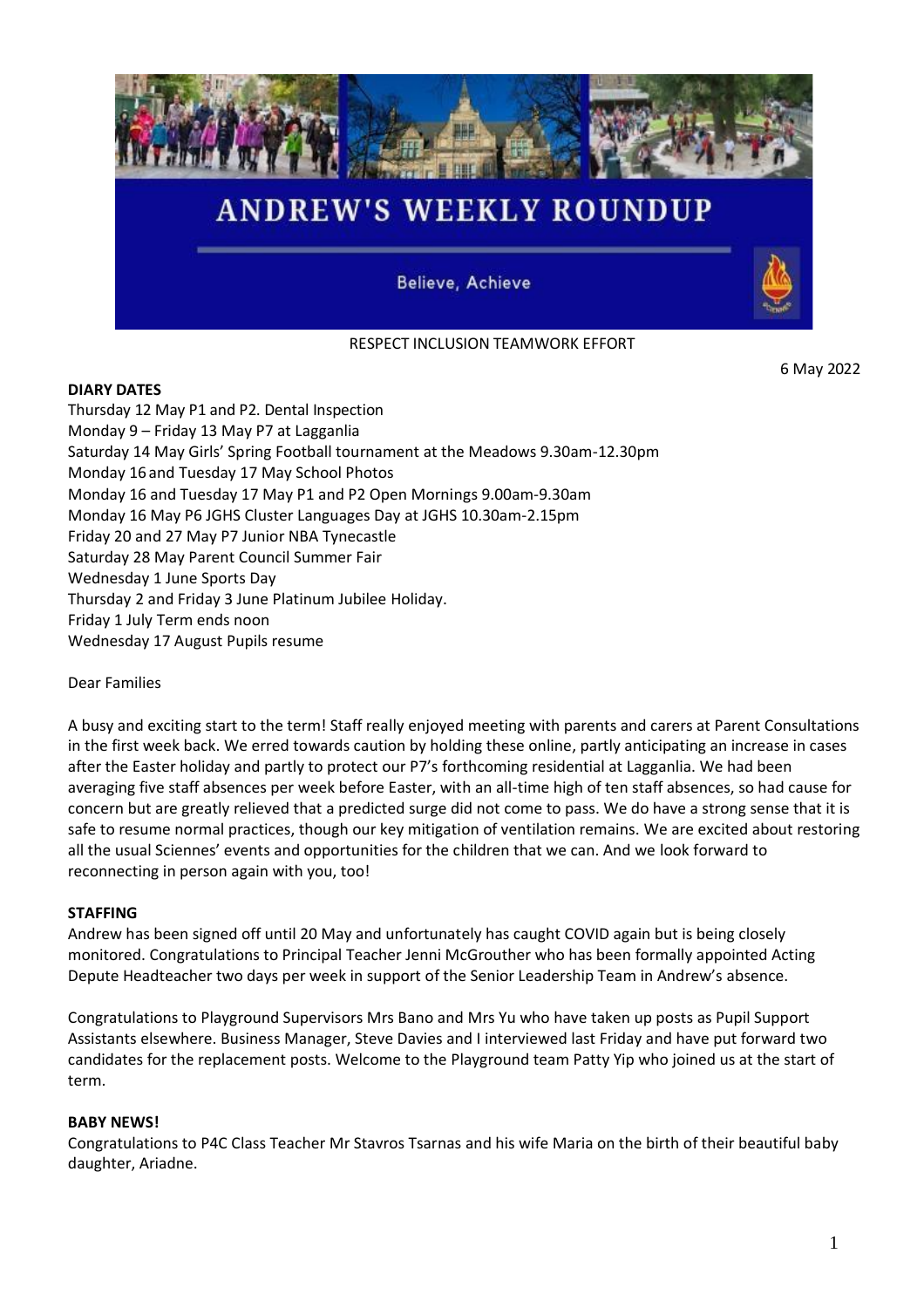#### **INSERVICE DAY**

On Tuesday 3 May all staff participated in a training session with LGBT Youth Scotland as part of our journey towards LGBT Charter School status. The session was a follow up to an online training course and gave us opportunities to discuss and plan improvements to our existing Inclusion and representation approaches. Pupil Support Assistants undertook training with The Yard and teaching staff shared progress updates on our Improvement Plan with a view to finalising actions, ready to plan next session's priorities before the end of term.

## **PARENT COUNCIL**

Thank you to the Parent Council for arranging our school photos next week and we are very excited to come together as a community once again at the Summer Fair on Saturday 28 May. P4 and P6 are undertaking Enterprise projects and parent volunteers are very welcome if you are available to help with stalls.

## **CYCLE TO SCHOOL DAYS**

The next Cycle to School Day will again be led by Jenni McGrouther on Friday 20 May.

## **P7 STEM CHALLENGE**

*Before the Easter holiday, all three P7 classes took part in a STEM event run by Edinburgh College. The day started*  with an introduction from the engineering team who talked to the pupils about the components of a good bridge. *The pupils then worked in teams to design, cost and test their bridges with an aim to achieving a good cost to weight ratio. The EC team came back online in the afternoon to provide the teams with some feedback, all of which was very positive. A great day had by all.*

#### **Jenni McGrouther, Acting Depute Headteacher**

#### **JUDO SUCCESS**

Well done Aiisha Smith-Meer in P3A for receiving her 6th Kai grading in Judo.

#### **P4B GOLDEN EAGLE**

Fantastic opportunity for P4B to name a Golden Eagle and we all like the choice – Sienna! Thank you to parent Gidona Henderson for supporting their involvement.

#### **ALENA AND EVA LITTER WARRIORS**

P5C pupils Alena Beasley and Eva Maclean interviewed for three posts per class and introduced their team at Assembly. They are already having an impact, not just by picking up litter themselves but making others more mindful about using the bins.

#### **CHILDREN'S PARLIAMENT**

[Children's Parliament,](https://www.childrensparliament.org.uk/) have selected four pupils to take the lead with the P5 sustainability project this term. Congratulations to Maddie Bell, Krithi Subr, Toby Clements and Gordon Jones who will meet with the project leaders each week and feedback to classmates and staff.

#### **EXETER UNIVERSITY CONCERT BAND**

What an uplifting, joyful brass and woodwind concert from Exeter University Concert Band who played an array of medleys for several of our stage groups in the Gym Hall on 7 April. Wonderful to have a live band play at Sciennes again, resounding throughout the building.

#### **EMILY'S EASTER EGG APPEAL**

At our Easter Assembly before the holiday, we congratulated P6C pupils Emily Lake, Skye Cosan and Lisa Malmquist on the success of their Easter eggs for Ukrainian arrivals and local Foodbank. Thank you for your generosity in donating 135 Easter eggs!